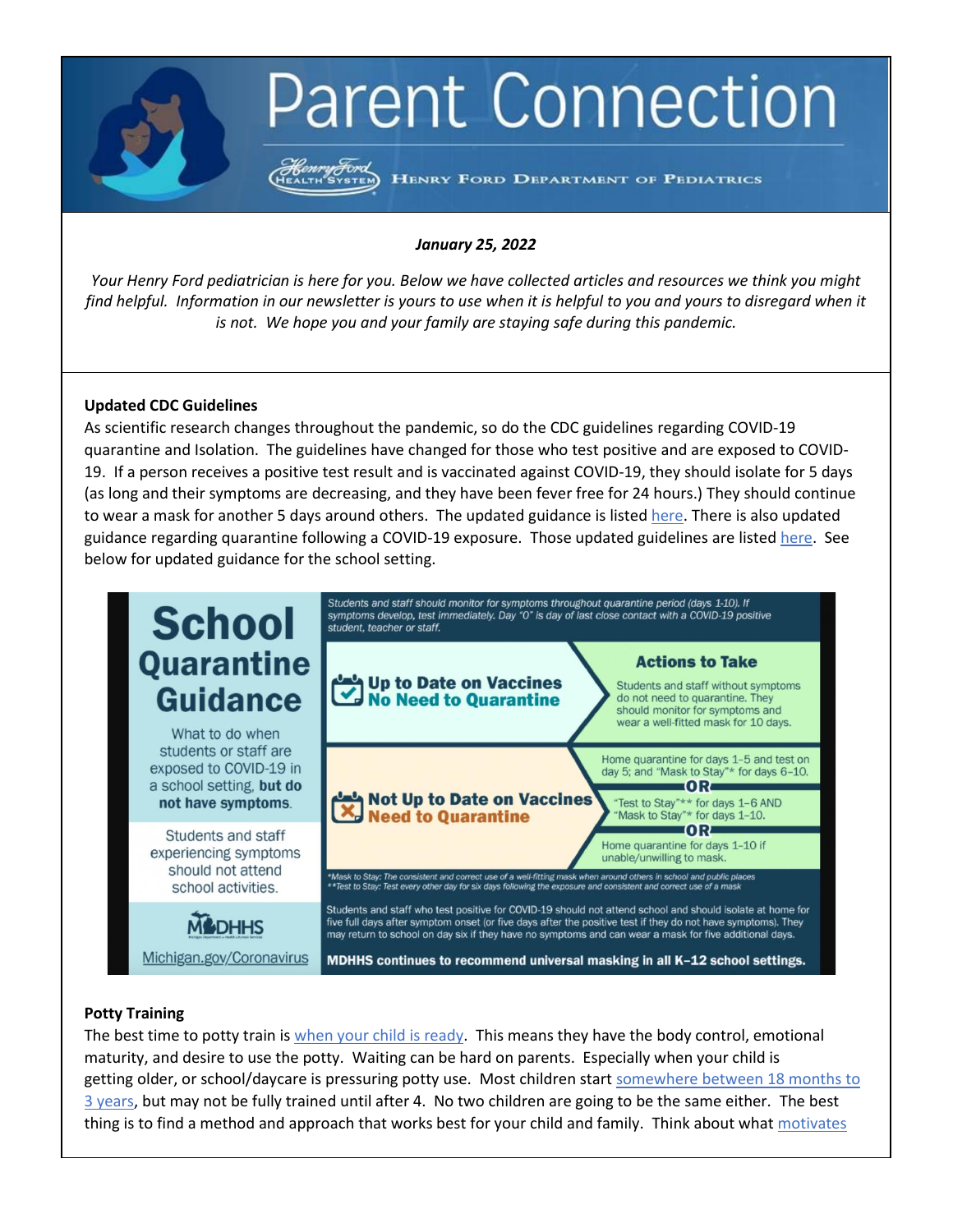[your child](https://www.babycenter.com/toddler/potty-training/what-motivation-research-can-teach-us-about-potty-training_40006174) in general and how you can apply that to using the potty. But also consider what methods you can tolerate. If a three-day method is too intense, don't do it. Also, be judicial with the use of toys and rewards. Whatever process you implement needs to be sustainable and a tiny toy for every potty use is going to add up fast. Kids also [don't fully understand rewards](https://www.popsugar.com/family/are-potty-training-rewards-good-or-bad-47683015) that require time, like staying dry for a certain number of days. The most important thing is to find a method that is as positive and stress free as possible. The worst thing is to accidently create a [power struggle,](https://www.parentalquestions.com/potty-training-power-struggle/) which can lead to withholding, increased accidents, an[d constipation.](https://www.mayoclinic.org/diseases-conditions/constipation-in-children/symptoms-causes/syc-20354242)

Staying dry at night is totally different from learning to use the potty during the day. Lots of things can impact [nighttime dryness.](https://www.healthychildren.org/English/ages-stages/toddler/toilet-training/Pages/Bedwetting.aspx) If you have any concerns about your child's ability to potty train, talk with your pediatrician to rule out any medical or developmental issues.

# **Parental Compassion Fatigue**

Parental [compassion fatigue](https://www.embarkbh.com/blog/parental-compassion-fatigue-your-mental-health-helping-neednt-hurt-during-the-pandemic/) is physical, emotional, and spiritual fatigue that takes over a parent and causes a decline in his or her ability to experience joy at home or to feel and care for their child and themselves. [Some of](https://www.parents.com/parenting/better-parenting/parental-compassion-symptoms-causes-help/)  [the symptoms](https://www.parents.com/parenting/better-parenting/parental-compassion-symptoms-causes-help/) may include anxiety, helplessness, emotional overeating, changes in sleep, substance abuse, withdrawing from loved ones, and irritability, among other things. If you've been feeling more compassion fatigue since the pandemic, you aren't alone. Many parents have been feeling that way over the last two years. [One way](https://www.fatherly.com/love-money/what-is-compassion-fatigue-parents-caretakers-help/) to try to combat or prevent compassion fatigue is to try to do less of what depleted you and more of what feels restorative. For some people, that means more physical activity, for others more relaxation time. [Setting boundaries](https://positivepsychology.com/great-self-care-setting-healthy-boundaries/) is another good way to keep yourself from being overwhelmed. If you feel like you cannot get back to your normal on your own, reach out to your physician or call the [SAMHSA National Helpline](https://www.samhsa.gov/) at 1-800-662-4357.

# **Cervical Cancer Awareness Month**

Cervical cancer is the [fourth most common cancer](https://www.who.int/health-topics/cervical-cancer#tab=tab_1) in women. Cervical cancer is [not as deadly as it used to be,](https://www.healthline.com/health/cervical-cancer/can-you-die-from-cervical-cancer#stage-at-diagnosis) mostly due to early detection through routine [Pap tests.](https://www.cancer.gov/publications/dictionaries/cancer-terms/def/pap-test) The American Cancer Society [recommends](https://www.cancer.gov/news-events/cancer-currents-blog/2020/cervical-cancer-screening-hpv-test-guideline#:~:text=ACS%20recommends%20cervical%20cancer%20screening,Pap%20test%20every%203%20years.) anyone ages 25 to 65 with a cervix receive an HPV test every five years or a Pap test every three years. However, even when diagnosed early, cervical cancer can cause long [lasting health complications](https://www.cancer.org/cancer/cervical-cancer/after-treatment/follow-up.html) including a loss of fertility. A leading cause of cervical (and other) cancers is the [Human Papillomavirus \(HPV\).](https://www.cdc.gov/hpv/parents/cancer.html) The easiest way to minimize risk of any HPV related cancer is to be [vaccinated to protect against HPV.](https://www.cdc.gov/hpv/parents/vaccine-for-hpv.html) The vaccine has been on the market for 15 years and has proven to be safe and [effective.](https://www.cdc.gov/vaccines/partners/downloads/teens/vaccine-safety.pdf) The vaccine can be given to children starting at age 9 and studies have shown the immune system responds better at younger ages. If you are still uncertain about the HPV vaccine, [this resource](https://www.uofmhealth.org/health-library/uz2098) can guide you through the decision process.